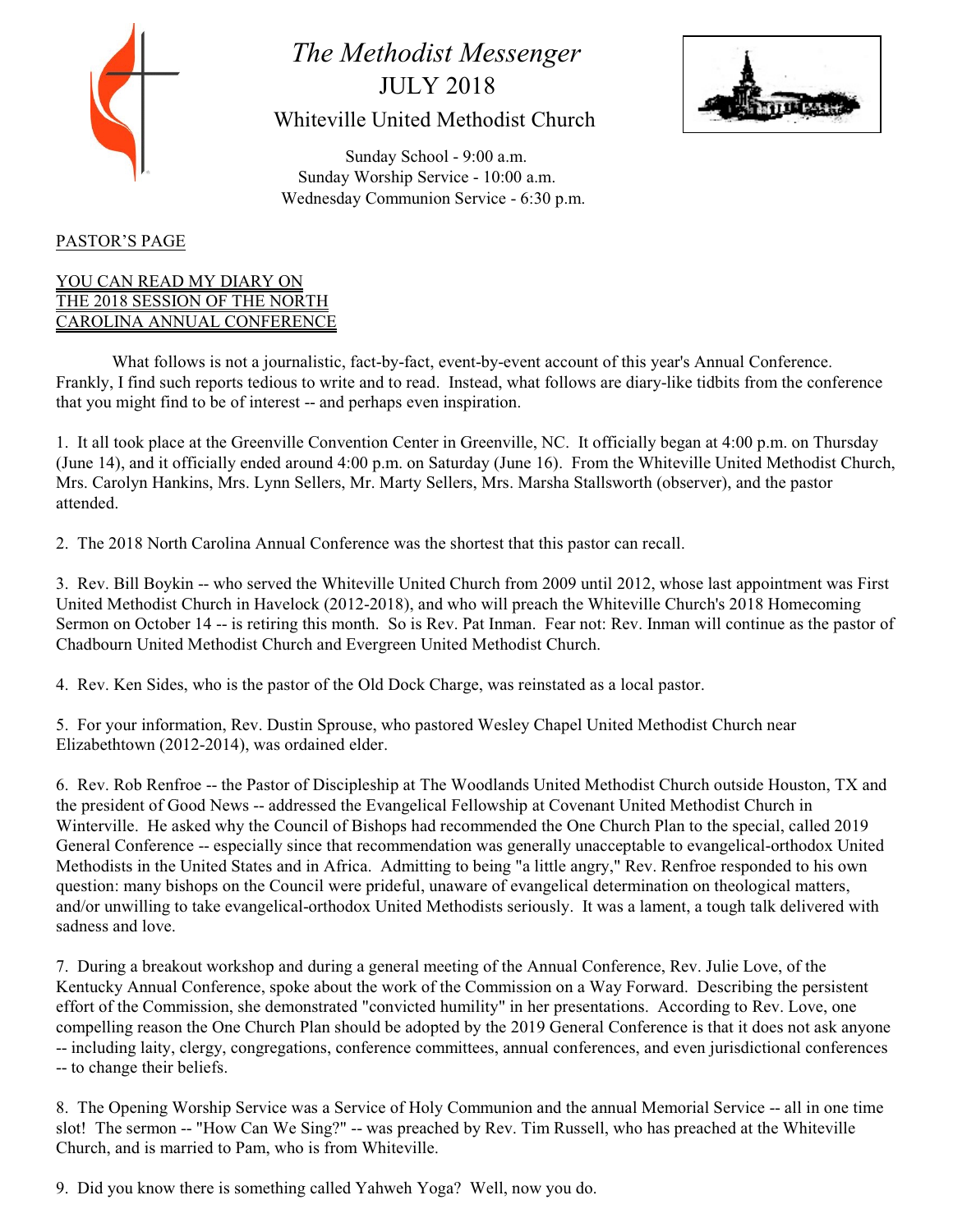10. Established in April 1968 in the Uniting Conference in Dallas, TX, The United Methodist Church resulted from joining together the Methodist Church and the Evangelical United Brethren Church. A 50th birthday party was held on Thursday evening in Greenville.

11. It was reported that two members of the North Carolina Conference -- Dr. Edgardo Colon-Emeric and Rev. Steve Hickle -- visited the Vatican and met Pope Francis last spring.

12. At the Duke Divinity School luncheon on Saturday, Dr. Randy L. Maddox, the William Kellon Quick Professor of Wesleyan and Methodist Studies, noted that Rev. Charles Wesley wrote 9,000 Christian hymns. Due to God's providence, human ingenuity, and digital wonders, these Wesleyan hymns are now posted online. He even wrote a few of them during, and about, his wife experiencing labor and giving birth to their children!

13. The Service for the Ordering of Ministry was the last event of the Annual Conference. It took place on Saturday afternoon. Those who would be licensed for pastoral ministry (27 men and women), commissioned (23), ordained deacon (3), ordained elder (14), certified as lay missioner (15), certified lay minister (9), and commissioned as deaconess (3) were front and center in the Convention Center.

All of them were given a General Examination at the same time. It contained this important challenge: "Remember that you are called to serve rather than to be served, to proclaim the faith of the Church and no other, to look after the concerns of God above all." All were asked, among other questions: "Are you persuaded that the Scriptures of the Old and New Testaments contain all things necessary for salvation through faith in Jesus Christ[,] and are the unique and authoritative standard for the Church's faith and life?" "Will you be loyal to The United Methodist Church, accepting its order [that is, organization or government], liturgy, doctrine, and discipline, defending it against all doctrines contrary to God's Holy Word, and committing yourself to be accountable with those serving with you, and to the bishop and those who are appointed to supervise your ministry?"

Those ordained elder were charged to "take thou authority as an elder to preach the Word of God, to administer the Holy Sacraments, and to order the life of the Church, in the name of the Father, and of the Son, and of the Holy Spirit."

14. Rev. Laura Wacker Stern, who is the Chair of the Order of Elders and the pastor of Soapstone United Methodist Church in Raleigh, gave a brief speech about being an ordained elder in The United Methodist Church. Her speech, in full, follows.

"For nearly fifteen years, I have begun my sermons with the same prayer, 'From the cowardice that dares not face new truth, from the laziness that is contented with half-truth, from the arrogance that thinks it knows all truth, Good Lord, deliver me.' (#597, The United Methodist Hymnal)

"I cannot say I penned this prayer myself. My father always says, 'there is no such thing as an original idea. If you think it is original, you just forgot where you got it from.' I am sure, of course, he got that line from someone else.

"But every time I pray these words, I am reminded that my job, my calling, is to be a preacher of truths. To uncover what is real, what is important, what is timeless and universal...and bring that wisdom to life in a way that is transformative and holy.

"To be the voice, perhaps the only voice in a person's life that says there is such a thing as Good News. Things like hope, Resurrection, forgiveness, love, miracles, faith, the promise of eternal life...are not whimsical ideals or fantastic fairy tales. These are truths -- truths we can stake our lives on.

"Jesus said, 'I am the way and the truth....' (John 14:6)

"Such work is not easy. We live in a time of bombastic rhetoric, fake news, and knee-jerk social media posts. Truth and the pursuit of truth are at a premium.

"The world needs clergy. It needs lovers of truth called to the four-fold office of Word, Sacrament, Order, and Service. Workers for the Kingdom, clad in collars and stoles, blue jeans and bowties, crosses and flames, poised and willing to stand at the bedside, preside at the Table, counsel the brokenhearted, and preach the Word of God.

"People whose very presence in a community lays claim to the perseverance of truth.

"At our church's confirmation retreat last fall, one of the youth volunteered to give the sermon at the Sunday morning gathering. To my surprise, the twelve-year-old girl stood up before her peers and began her sermon with the prayer, 'From the cowardice that dares not face new truth, from the laziness that is contented with half-truth, from the arrogance that thinks it knows all truth, Good Lord, deliver me.'

"The youth are watching us. The church is watching us. The world is watching us. Watching, waiting, asking: Who will be the bearers of truth?"

All in all, the 2018 Session of the North Carolina Annual Conference was both short and sweet. It was a 48-hour Annual Conference (no kidding!), and it welcomed and encouraged minimal disagreement and debate. Perhaps at this time in United Methodist life, that is well and good.

But the shortness and sweetness led to something surprising. The Annual Conference's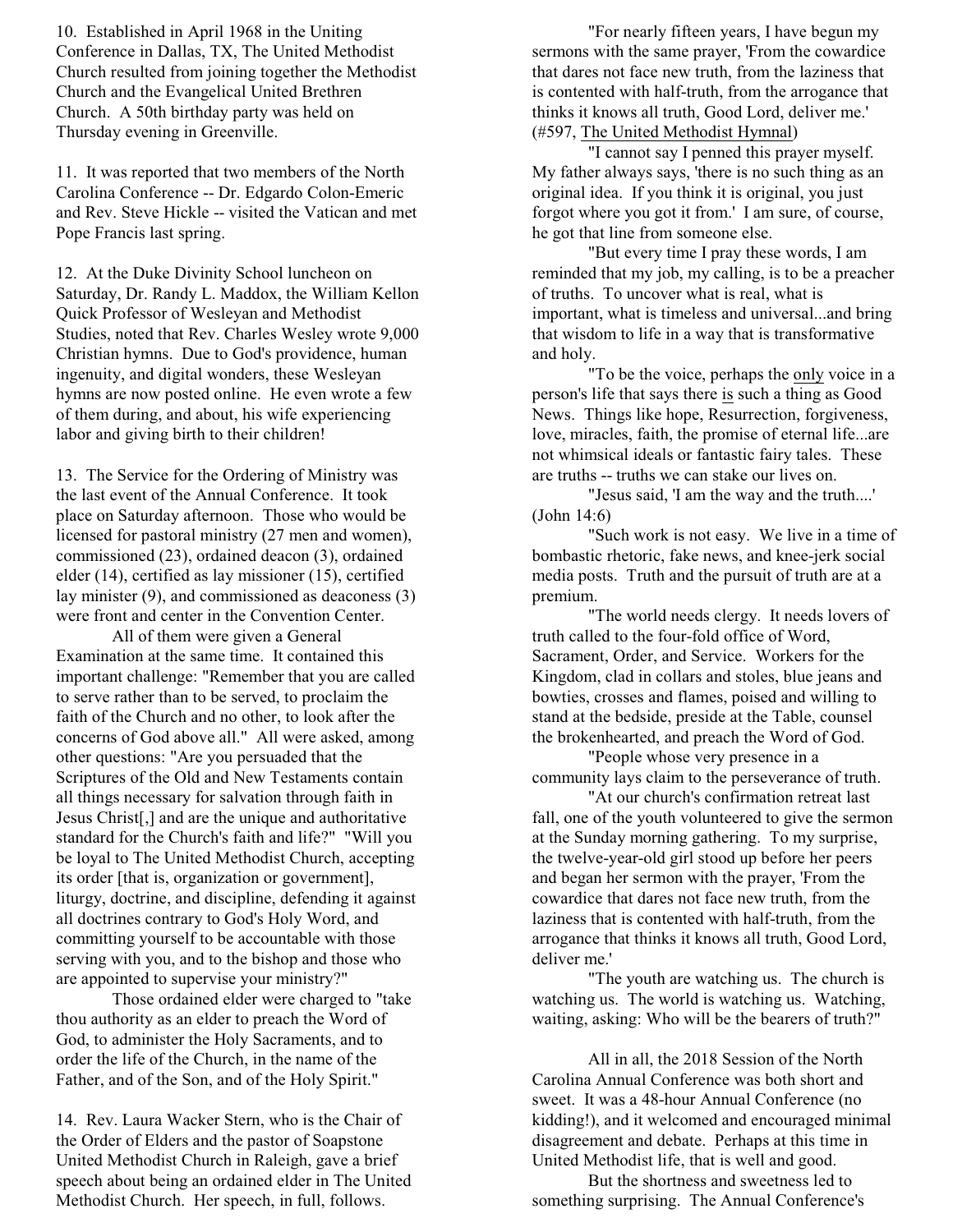#### WORSHIP COMMITTEE

As June comes to an end, I can't help but recall the wide variety of worshipful experiences our church has celebrated this month. We are most grateful to Heather LaMora and our Youth for leading the Worship Service on June  $3<sup>rd</sup>$ . During this service, Ellen McLam, who is also the 2018 Sam T. and Thelma G. Gore Memorial Scholarship recipient, delivered her message "Thanks Be to God" to the congregation, and the Youth Hand Chimes shared their musical talents with such enthusiasm. A special "thank you" to Ann Suggs for so beautifully accompanying the Chancel Choir on June 18th, Father's Day. Also, high school and college graduates, we congratulate you and extend our best wishes as you continue to grow and use the gifts and talents God has given you. To all of you who have actively participated in our worship services and to those of you who so faithfully attend, thank you!

This summer, for the next few weeks (June 18 – July 29), Paul Stallsworth will be preaching a sermon series on The Barmen Declaration. Prior to the presentation of each Article, Scripture lessons can be found each Sunday in the bulletin so that we can be more prepared for what will be preached on each Sunday.

The Worship Committee will meet Thursday, August  $30<sup>th</sup>$ , at  $5:00$  p.m. in the Pastor's Study for the purpose of organizing Homecoming and requesting or changing our budget needs for 2019. - Betty Gray, Chair

# UNITED METHODIST MEN

The Whiteville United Methodist Men meeting for July is scheduled for Thursday, July 12th, at 6:30 p.m. at a restaurant to be determined depending on our program. Please make plans to attend for great fellowship and food. - Thanks, Brad

# OUTREACH COMMITTEE

We will partner with Hallsboro United Methodist Church to host a Rise Against Hunger (formerly Stop Hunger Now) packaging event on Saturday, September 29, in our Fellowship Hall. We will needs lots of volunteers to package 25,000 meals, so let me or another member of the committee know of your willingness to help. It's a fun time and really allows us to "feed the hungry." We will be asking many churches in the county as well as Whiteville Rotary, to team up with us to complete this. We will also need approximately \$7,000.00 to purchase the items needed to package the meals. Please be in prayer about this and contribute as you can. Please give contributions to me, Carolyn Hankins, place them in the offering plate, or give to Kathy in the Church Office with "Rise Against Hunger" in the memo line.

- Vicki Pait, Outreach Chair

### NURTURE COMMITTEE

"Blessed is the Father who walks with God" and "Fathers of Faith Teach, Reach and Inspire." These are two of the quotes printed on the writing pens that the Nurture Committee gave to the men of the church on Father's Day. We also gave one to the young men of the church as "future fathers." We hope it will serve as a reminder that a man of faith has a tremendous impact on the children with whom he comes into contact, whether it be his own children, as an uncle, stepfather, mentor, teacher, etc. What better way to be a role model than to live your life openly in Christian faith and love! If anyone did not get a pen last Sunday, there are some extras in the narthex. Please help yourself! We hope everyone has a safe and restful summer and safe travels!Debbie Conway, Chair

### VISIT FROM MARY ZIGBUO MANTOR



On Wednesday, August  $1<sup>st</sup>$ , we will welcome Mary Zigbuo Mantor to an evening fellowship meal and sharing time. Mary is well known in the NC Conference and our church, as she was raised in Bolton, NC. Mary met and

married Herbert Zigbuo and both of them eventually became missionaries in Liberia—Herbert's home country. After Herbert's death, Mary has continued to serve as a missionary in Liberia and was particularly instrumental in helping the Liberian people during the Ebola crisis.

In working with the various hospitals, she met Patrick Mantor, who became the Administrator of Ganta Hospital. After their marriage, Mary has continued to serve the UMC with special emphasis on helping the work of Global Health to function well in Liberia.

We will have a meal (Outreach team will provide meat and beverage; attendees bring salad or dessert to complete our table) beginning at 5:30 that Wednesday evening. There is no charge for the meal; and an opportunity to give a gift to Mary will be offered. Other community churches will be invited to join us and hear Mary and Patrick speak about conditions in Liberia.

Our church budget gives support for Sustainable Agriculture and, this year, is funding three children for the 2018-2019 school year at Ganta mission school.

Put the date on your calendar and plan to bring others with you to learn more.

Whiteville United Methodist Church will host another Blood Drive on Thursday, August 2, from 2:00 p.m. until 6:30 p.m. in the Fellowship Hall. Contact Peggy Huffman at 646-3546, or Pat Ray at 642- 4813, for more details.